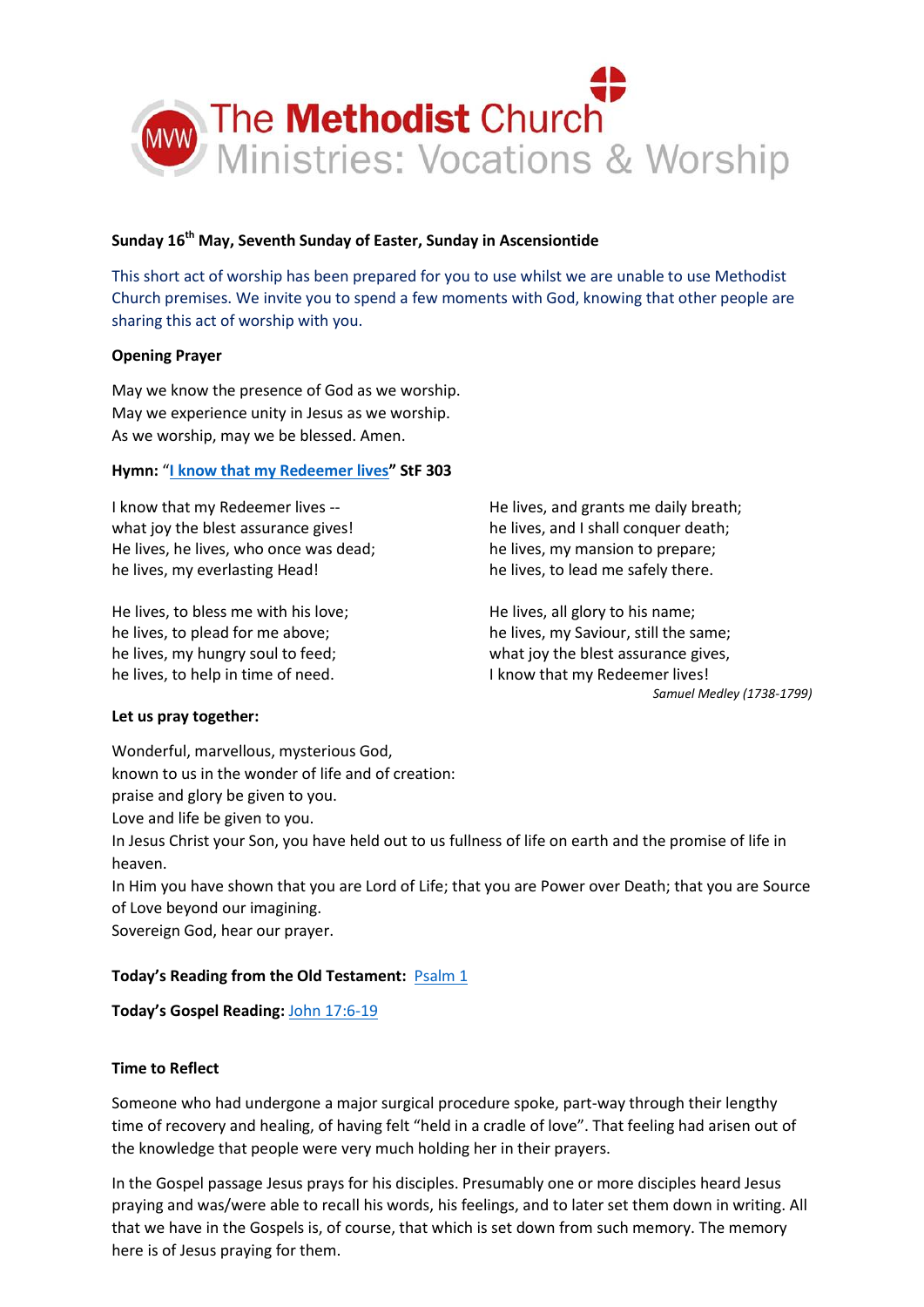The people who prayed for the woman who felt cradled in love" did not, as far as I can tell, pray for her to be healed and be spared the surgery. If they had done so, then their prayers were not precisely answered or else she wouldn't have had the operation. The prayers were for her well-being and her recovery.

When Jesus prays for his disciples, and asks for them to be protected, the obvious protection they need is against rejection, persecution, hatred, even death. Yet, that doesn't sit easily with what Jesus has been saying to them not so long before. He has told them that they will experience these things. What kind of protection, then, is he praying for? Specifically, Jesus says that he's not asking that they be taken out of the world, but that they should be protected from the evil one.

They are to remain in the world, they are to experience challenge and danger because of their faith. Jesus' prayer is they shall be protected in that they shall not lose their faith. As he is sanctified, set aside to serve, so they might also continue to be sanctified. That they be set aside, to be different in character from those who follow the ways of the world.

Through Biblical accounts, as well as those transmitted through the centuries, we see that Jesus' prayer is answered as women and men have endured all manner of treatment, but have remained faithful. This extends even to the present age. Consider this - that for everyone whose conduct and character is so noted and remembered, there are countless more whose faithfulness has been constant or continues to be constant in 2021.

It is not too much to believe that just as Jesus prayed for his disciples long ago, his prayers and hopes are that present-day disciples shall also be so protected. That we shall not give up, but that we shall continue in faith and faithful living. That we shall not lose our faith, but that we shall continue to work out our faith in this world. Might it be that as we do so, we feel as if we are "held in a cradle of love". May it be so!

Take a time to sit quietly

### **A time of prayer**

Listening, loving, all-knowing God,

we place before you the challenge we face as we seek to live a life that is truly informed by our faith. Around us we see selfishness, corruption, and a lack of compassion towards, or concern for, others. Power and control appear to be the aim of many.

Bless us, we pray, forgive our failings, be sovereign over our lives that faith is full within us, that boldness to work to change the world is within us, that love of neighbour, of enemy, of all people, is our goal.

Give peace and healing, we pray, to those who struggle to maintain their lives, and those of their families, in the current of disadvantage that flows from shortsighted decision-making, provision-giving.

Give wisdom and insight, we pray, to those who work in search of medicines and treatments, that fullness of life may be the possession of those who are ill.

Give wisdom of judgment and of decision, we pray, to those who govern locally, regionally, nationally and internationally. May we see a world of peace, of fair-trade and shared resources.

Give wisdom and strength, vision and purpose, expertise and renewed spirit to the people of your church that the future may be faced with confidence and with that hope which is to be found only in you. Bless the compassionate and the just, all those who walk alongside those in need.

Giving God, may we give to you all that we are and all that we might ever be. In the name of Jesus. Amen.